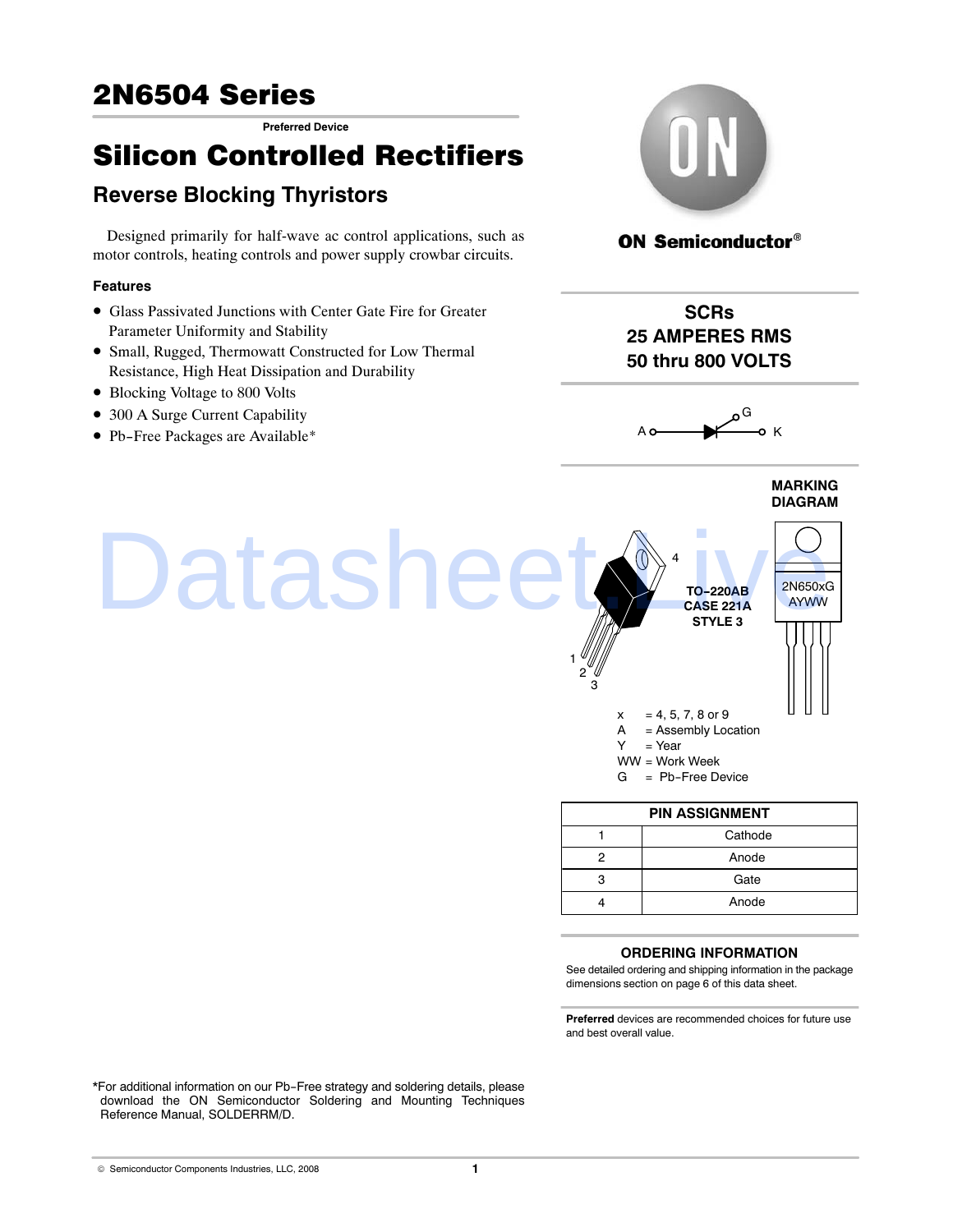#### **MAXIMUM RATINGS** (T<sub>J</sub> = 25°C unless otherwise noted)

| Rating                                                                                                                                                   | Symbol                                      | Value                          | Unit |
|----------------------------------------------------------------------------------------------------------------------------------------------------------|---------------------------------------------|--------------------------------|------|
| *Peak Repetitive Off-State Voltage (Note 1)<br>(Gate Open, Sine Wave 50 to 60 Hz, $T_J$ = 25 to 125°C)<br>2N6504<br>2N6505<br>2N6507<br>2N6508<br>2N6509 | V <sub>DRM.</sub><br><b>V<sub>RRM</sub></b> | 50<br>100<br>400<br>600<br>800 | V    |
| On-State Current RMS (180 $^{\circ}$ Conduction Angles; T <sub>C</sub> = 85 $^{\circ}$ C)                                                                | $I_{T(RMS)}$                                | 25                             | A    |
| Average On-State Current (180 $^{\circ}$ Conduction Angles; T <sub>C</sub> = 85 $^{\circ}$ C)                                                            | $I_{T(AV)}$                                 | 16                             | A    |
| Peak Non-repetitive Surge Current (1/2 Cycle, Sine Wave 60 Hz, $T_1 = 100^{\circ}$ C)                                                                    | $I_{\text{TSM}}$                            | 250                            | Α    |
| Forward Peak Gate Power (Pulse Width $\leq 1.0$ µs, $T_C = 85^{\circ}C$ )                                                                                | $P_{GM}$                                    | 20                             | W    |
| Forward Average Gate Power ( $t = 8.3$ ms, $T_C = 85^{\circ}C$ )                                                                                         | $P_{G(AV)}$                                 | 0.5                            | W    |
| Forward Peak Gate Current (Pulse Width $\leq 1.0$ µs, T <sub>C</sub> = 85°C)                                                                             | <b>I</b> GM                                 | 2.0                            | A    |
| Operating Junction Temperature Range                                                                                                                     | T,                                          | $-40$ to $+125$                | °C   |
| Storage Temperature Range                                                                                                                                | $T_{\text{stg}}$                            | $-40$ to $+150$                | °C   |

Stresses exceeding Maximum Ratings may damage the device. Maximum Ratings are stress ratings only. Functional operation above the Recommended Operating Conditions is not implied. Extended exposure to stresses above the Recommended Operating Conditions may affect device reliability.

1. V<sub>DRM</sub> and V<sub>RRM</sub> for all types can be applied on a continuous basis. Ratings apply for zero or negative gate voltage; however, positive gate voltage shall not be applied concurrent with negative potential on the anode. Blocking voltages shall not be tested with a constant current source such that the voltage ratings of the devices are exceeded.

#### **THERMAL CHARACTERISTICS**

| <b>Characteristic</b>                                                            |                                  | Max | Unit          |
|----------------------------------------------------------------------------------|----------------------------------|-----|---------------|
| *Thermal Resistance, Junction-to-Case                                            | $\mathsf{R}_{\theta\mathsf{JC}}$ |     | $\degree$ C/W |
| *Maximum Lead Temperature for Soldering Purposes 1/8 in from Case for 10 Seconds |                                  | 260 | $\circ$       |

#### **ELECTRICAL CHARACTERISTICS** (T<sub>C</sub> = 25°C unless otherwise noted.)

| <b>Characteristic</b>                                                                                                                                              | Symbol                            | Min | Typ                      | Max                      | Unit     |
|--------------------------------------------------------------------------------------------------------------------------------------------------------------------|-----------------------------------|-----|--------------------------|--------------------------|----------|
| <b>OFF CHARACTERISTICS</b>                                                                                                                                         |                                   |     |                          |                          |          |
| *Peak Repetitive Forward or Reverse Blocking Current<br>$(V_{AK}$ = Rated $V_{DBM}$ or $V_{BBM}$ , Gate Open)<br>$T_{\rm J} = 25^{\circ}$ C<br>$T_{\rm d}$ = 125°C | I <sub>DRM</sub> ,<br><b>IRRM</b> |     |                          | 10<br>2.0                | μA<br>mA |
| <b>ON CHARACTERISTICS</b>                                                                                                                                          |                                   |     |                          |                          |          |
| *Forward On-State Voltage (Note 2) (I <sub>TM</sub> = 50 A)                                                                                                        | V <sub>TM</sub>                   |     |                          | 1.8                      | $\vee$   |
| *Gate Trigger Current (Continuous dc)<br>$T_C = 25^{\circ}C$<br>$T_C = -40$ °C<br>$(V_{AK} = 12$ Vdc, R <sub>1</sub> = 100 $\Omega$ )                              | IGТ                               |     | 9.0                      | 30<br>75                 | mA       |
| *Gate Trigger Voltage (Continuous dc) ( $V_{AK}$ = 12 Vdc, R <sub>1</sub> = 100 $\Omega$ , T <sub>C</sub> = -40°C)                                                 | $V_{GT}$                          |     | 1.0                      | 1.5                      | $\vee$   |
| Gate Non-Trigger Voltage ( $V_{AK}$ = 12 Vdc, R <sub>1</sub> = 100 $\Omega$ , T <sub>1</sub> = 125 °C)                                                             | $V_{GD}$                          | 0.2 | $\overline{\phantom{a}}$ | -                        | $\vee$   |
| *Holding Current<br>$T_C = 25^{\circ}C$<br>( $V_{AK}$ = 12 Vdc, Initiating Current = 200 mA, Gate Open) $T_C$ = -40 <sup>o</sup> C                                 | Iн                                |     | 18<br>$\qquad \qquad -$  | 40<br>80                 | mA       |
| *Turn-On Time ( $I_{TM}$ = 25 A, $I_{GT}$ = 50 mAdc)                                                                                                               | $t_{gt}$                          |     | 1.5                      | 2.0                      | μS       |
| Turn-Off Time ( $V_{DRM}$ = rated voltage)<br>$(ITM = 25 A, IB = 25 A)$<br>$(ITM = 25 A, IB = 25 A, T1 = 125°C)$                                                   | $t_{\alpha}$                      |     | 15<br>35                 | $\overline{\phantom{0}}$ | μS       |
| <b>DYNAMIC CHARACTERISTICS</b>                                                                                                                                     |                                   |     |                          |                          |          |

| Off-State<br>∵ritical<br>Rated<br><sup>1</sup> (Gate Open.<br>Voltage<br>Exponential Waveform)<br>Rate<br>ot Hise<br>. ot<br><sup>4</sup> V <sub>DRM</sub> ,<br>. . | dv/dt | $\mathbf{r}$<br>ы<br>- - | V/u. |
|---------------------------------------------------------------------------------------------------------------------------------------------------------------------|-------|--------------------------|------|
| $- - - - -$                                                                                                                                                         |       |                          |      |

\*Indicates JEDEC Registered Data.

2. Pulse Test: Pulse Width ≤ 300  $\mu$ s, Duty Cycle ≤ 2%.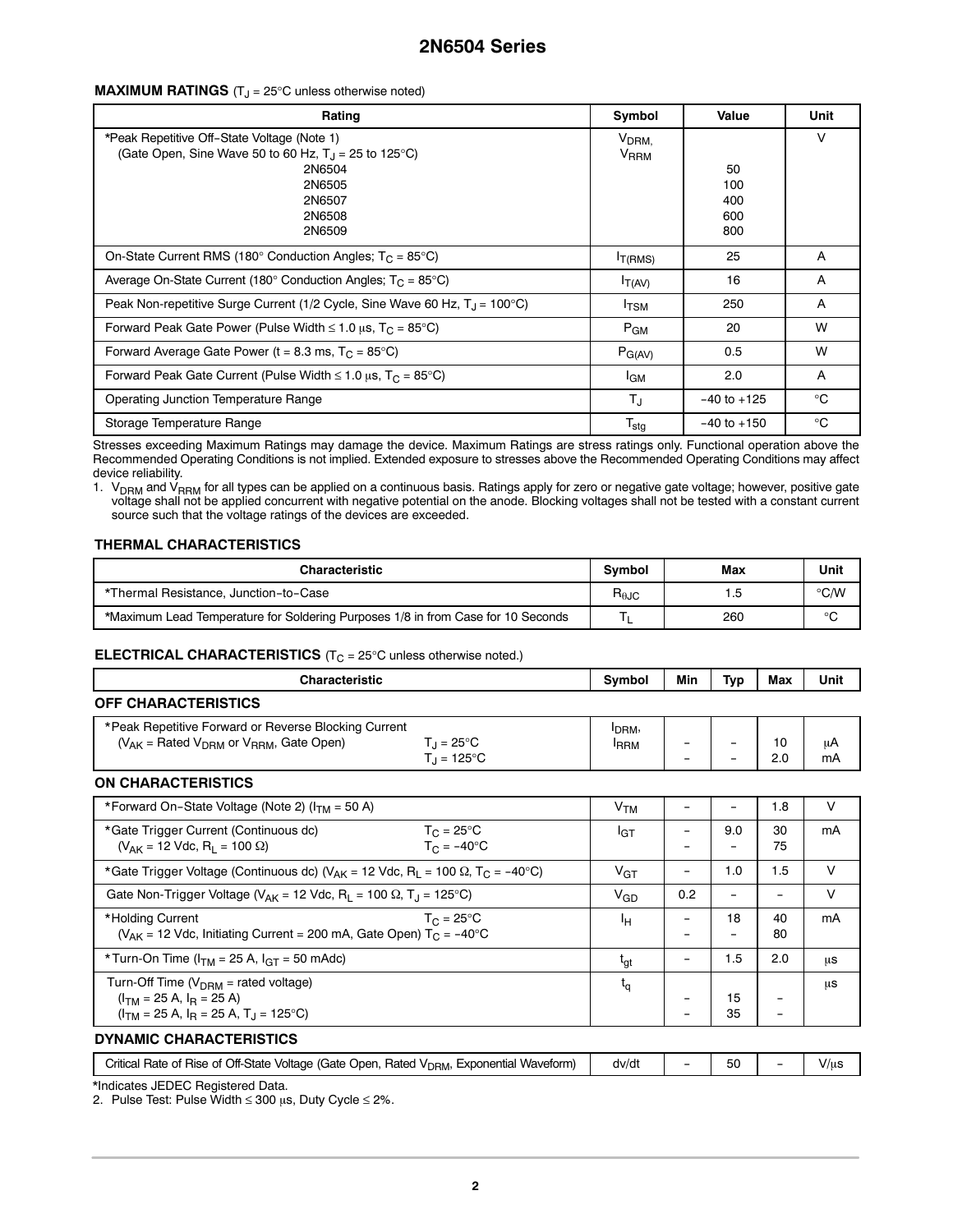+ Current

# **Voltage Current Characteristic of SCR**

|                                                                |                                                           | Anode +                                                                  |
|----------------------------------------------------------------|-----------------------------------------------------------|--------------------------------------------------------------------------|
| <b>Symbol</b>                                                  | <b>Parameter</b>                                          | $-VTM$                                                                   |
| <b>V<sub>DRM</sub></b>                                         | Peak Repetitive Off State Forward Voltage                 |                                                                          |
| <b>I</b> DRM                                                   | Peak Forward Blocking Current                             | on state                                                                 |
| $V_{RRM}$                                                      | Peak Repetitive Off State Reverse Voltage                 | ŀн<br><b>IRRM</b> at VRRM                                                |
| <b>IRRM</b>                                                    | Peak Reverse Blocking Current                             |                                                                          |
| V <sub>TM</sub>                                                | Peak On State Voltage                                     | + Voltage                                                                |
| Iн                                                             | <b>Holding Current</b>                                    | <b>IDRM</b> at V <sub>DRM</sub><br>Reverse Blocking Region               |
|                                                                |                                                           | (off state)<br>Forward Blocking Region                                   |
|                                                                |                                                           | (off state)                                                              |
|                                                                |                                                           | Reverse Avalanche Region                                                 |
|                                                                |                                                           | Anode -                                                                  |
|                                                                |                                                           |                                                                          |
|                                                                |                                                           |                                                                          |
| 13                                                             |                                                           | 32                                                                       |
| 0                                                              |                                                           |                                                                          |
| 12                                                             | → α ←                                                     | 180°<br>$\alpha$                                                         |
| T <sub>C</sub> , MAXIMUM CASE TEMPERATURE (°C)<br>$\mathbf{0}$ | $\alpha$ = CONDUCTION ANGLE -                             | 24<br>$90^\circ$<br>$\alpha$ = CONDUCTION ANGLE 60°<br>dc                |
| 110                                                            |                                                           | $\alpha = 30^{\circ}$                                                    |
|                                                                |                                                           |                                                                          |
|                                                                |                                                           | 16                                                                       |
| 10                                                             |                                                           |                                                                          |
| $\mathbf{0}$                                                   | $60^\circ$<br>$90^\circ$<br>180°<br>$\alpha$ = $30^\circ$ | P <sub>(AV)</sub> , AVERAGE POWER (WATTS)<br>$T_J = 125$ °C<br>dc<br>8.0 |
| 90                                                             |                                                           |                                                                          |
|                                                                |                                                           |                                                                          |
| 80                                                             |                                                           |                                                                          |
| $\mathbf{0}$                                                   | 8.0<br>12<br>4.0<br>16                                    | 20<br>4.0<br>8.0<br>12<br>16<br>20<br>0                                  |
|                                                                | I <sub>T(AV)</sub> , ON-STATE FORWARD CURRENT (AMPS)      | I <sub>T(AV)</sub> , AVERAGE ON-STATE FORWARD CURRENT (AMPS)             |

**Figure 1. Average Current Derating Figure 2. Maximum On-State Power Dissipation**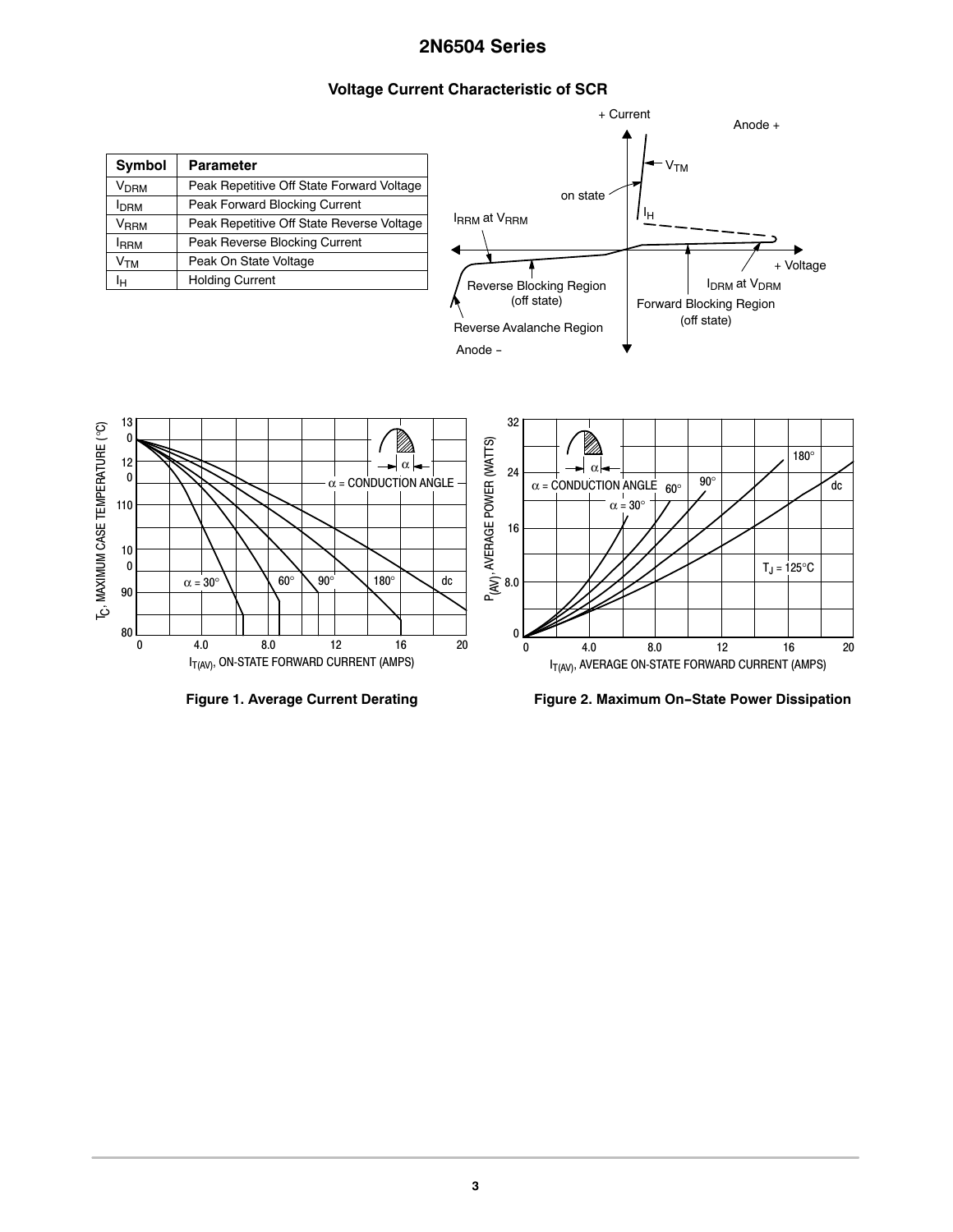#### <span id="page-3-0"></span>**ORDERING INFORMATION**

| <b>Device</b> | Package                      | <b>Shipping</b> |
|---------------|------------------------------|-----------------|
| 2N6504        | <b>TO-220AB</b>              |                 |
| 2N6504G       | <b>TO-220AB</b><br>(Pb-Free) | 500 Units / Box |
| 2N6505        | <b>TO-220AB</b>              |                 |
| 2N6505G       | TO-220AB<br>(Pb-Free)        |                 |
| 2N6505T       | TO-220AB                     |                 |
| 2N6505TG      | <b>TO-220AB</b><br>(Pb-Free) | 50 Units / Rail |
| 2N6507        | <b>TO-220AB</b>              |                 |
| 2N6507G       | <b>TO-220AB</b><br>(Pb-Free) | 500 Units / Box |
| 2N6507T       | TO-220AB                     |                 |
| 2N6507TG      | TO-220AB<br>(Pb-Free)        | 50 Units / Rail |
| 2N6508        | <b>TO-220AB</b>              |                 |
| 2N6508G       | <b>TO-220AB</b><br>(Pb-Free) | 500 Units / Box |
| 2N6508TG      | <b>TO-220AB</b><br>(Pb-Free) | 50 Units / Rail |
| 2N6509        | <b>TO-220AB</b>              |                 |
| 2N6509G       | TO-220AB<br>(Pb-Free)        | 500 Units / Box |
| 2N6509T       | TO-220AB                     |                 |
| 2N6509TG      | <b>TO-220AB</b><br>(Pb-Free) | 50 Units / Rail |